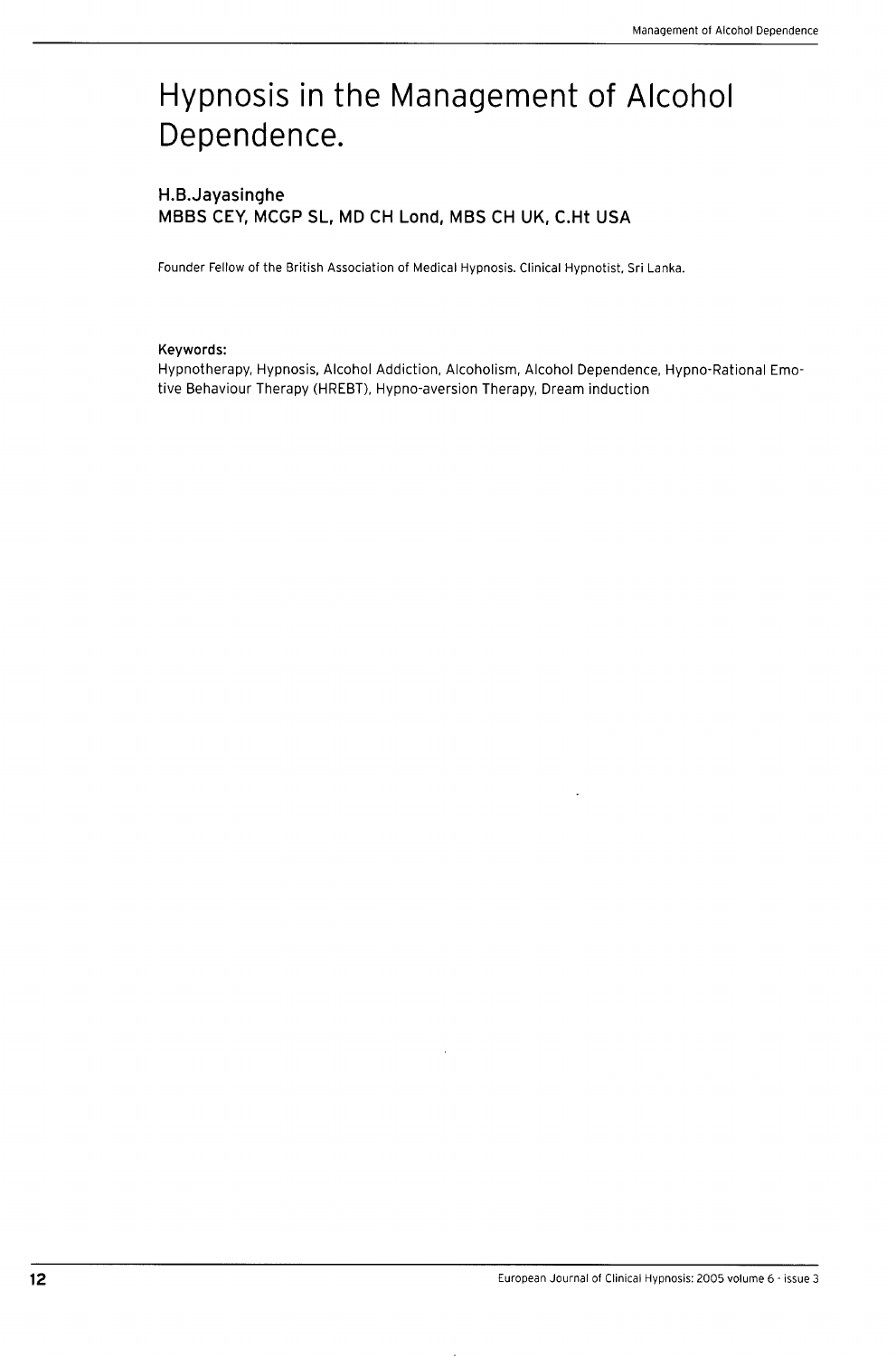## Introduction

The untold misery and suffering caused by alcohol addiction to the addict per se and to his family members and the entire society in general, is a matter of serious concern to health authorities wherever such addictions are prevalent,

A social drinker may continue to remain a social drinker or may eventually become an alcohol dependent, and continue to remain so until he meets with pre mature death following alcohol related complications. In the UK it is estimated that excess alcohol consumption leads to about 33,000 premature deaths a year, mainly from cardiovascular disorders, cirrhosis, accidents and cancer (Austoker, 1994; Ashworth and Gerada, 1997), Follow-up investigations have studied mainly middle-aged men in whom overall mortality is at least twice the expected rate. Mortality in alcohol dependent women appears substantially higher,(Harris and Barraclough, 1998),

## Diagnosis

Diagnosis of alcohol dependence is made if three of the seven criteria described in DSM - IV or three of the six criteria described in ICD -10, have been experienced or exhibited by the patient at any time during last 12 months.

Alcohol dependence can be broadly divided into physiological dependence and psychological dependence. The physiological dependence can be successfully controlled with appropriate medical management. But the difficulty faced by medical professionals in offering a complete, long lasting and an effective form of treatment for psychological dependency continued to remain a major health and social problem until recently.

But today with the introduction of some of the effective Hypnotherapeutic techniques such as guided imagery, visualization techniques, dream induction, rational emotive behaviour therapy and aversion therapy, psychological dependence can be successfully managed,

A full medical, psychiatric and psychological assessment must be made prior to treatment.

## History, CAGE questionnaire

Alcohol abuse can be detected by taking a careful history, Girela et al (1994) reported that taking a proper history employing CAGE questionnaire, was more effective at detecting alcohol dependence than routine laboratory blood tests such as GGT level (Gamma Glutamyl - Transpeptidase) and the MCV (Mean Corpuscular Volume),

The CAGE questionnaire constitutes:

- Have you ever felt you ought to *cut down* on your drinking?
- Have people *annoyed you* by criticizing your drinking?
- Have you ever felt *guilty* about your drinking?
- Have you ever had a drink first thing in the morning (an *'eye-opener')* to steady your nerves or get rid of a hangover?

If the answers to this questionnaire are in the affirmative, the patient can be gradually and systematically guided to visualize his drinking behaviour with appropriate solutions to above questions. He is suggested to make a self-study under hypnotic trance, in order to achieve a sense of control, with new behavioural responses and coping skills. This is called Guided imagery and is an effective therapeutic technique (Meichenbaum, 1978), The ability of imagination or visualization varies from person to person. Visualisation is a skill that can be developed by guided imagery and with repeated practice. There is a correlation between the ability to visualize and the capacity to enter into an altered state of consciousness, including the hypnotic state,(Hilgard, 1971; Barber, Spanos & Chaves, 1974; Lynn & Rhue, 1988), According to Kroger (1977), 'Hypnosis greatly facilitates the production of imagery'; whilst others (Glick, 1970; Deikerand Pollock, 1975) indicate that visualization is enhanced during the hypnotic state.

Guided imagery and visualization techniques can be employed to promote changes in attitudes and behaviour with regard to alcohol addiction. Visualisation is a mental process, where the focus of attention is deliberately directed to one or more sensory stimuli, A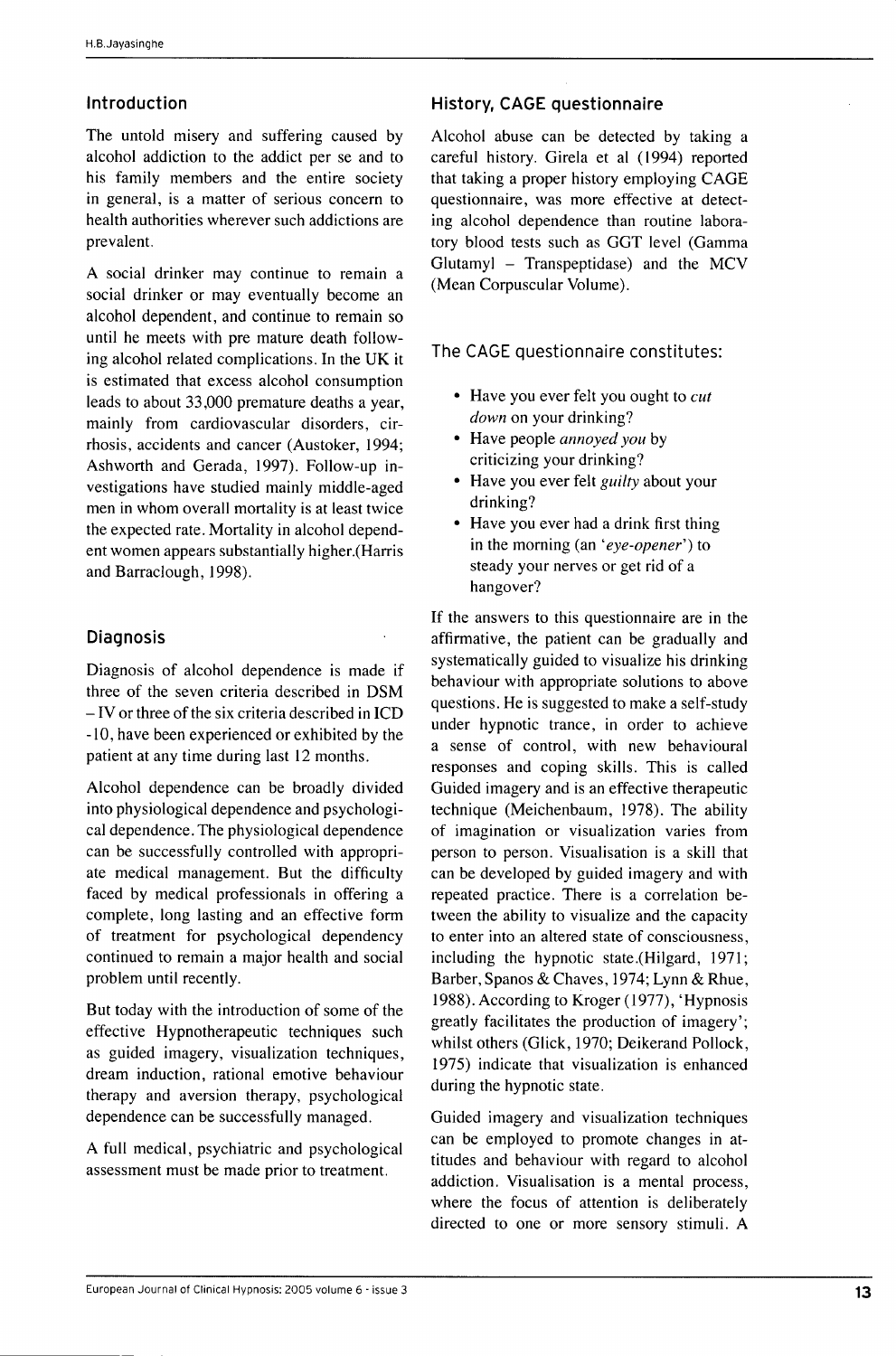complete visualization process constitutes a combined perception of all five types of sensory inputs, namely tactile, visual, auditory, olfactory and kinesthetic. In guided imagery, a deliberate focus of attention is made on specific images to bring about desired changes in attitudes or behaviour.

It is an essential prerequisite to ascertain whether the patient is sincerely motivated to overcome the problem of dependence. If the patient is not well motivated, and his attendance is merely to satisfy the spouse or parents, then the likelihood of recovery is remote. Such patients can be persuaded to develop a desire to refrain from alcohol by motivational interviewing.

#### Motivational interviewing under hypnotic trance.

Hypno-Rational Emotive Behaviour Therapy (HREBT) can be successfully employed for this purpose. The patient is helped to assess the balance of the positive and negative effects of alcohol on his life under hypnosis. Suggestions are made under hypnotic trance to visualize rationally and emotionally the physical, mental, marital, social, spiritual, and financial damage, distress and suffering caused to him by alcohol in great detail. He is also guided to visualize rationally and emotionally as to how this deterioration process continues and ends in disaster, if he continues to depend on alcohol. The patient is then regressed to a period, when he had been completely free from alcohol, and is suggested to re-live and re-experience the joy and happiness of physical, mental, marital, social, spiritual and financial well being.

The choice is given to the patient. If the patient is not yet motivated to refrain from alcohol, he is progressed to a future situation and suggested to visualize in minute detail, and experience his future targets and aspirations quite clearly. The patient may eventually realize the importance of achieving these targets. Suggestions are given to visualize the obstacle that prevents him from achieving these targets, and to remove it once and for all.

The same procedure can be employed in a patient under hypnotically induced dream state to facilitate motivation. Once the patient appears to be motivated to abstain from alcohol, sincer-

ity of his unconscious desire can be confirmed by eliciting an ideo-motor response (IMR),

## Treatment Plan

The patients with alcohol dependency need institutionalization with intensive medical, psychological and social care. It is desirable to involve the spouse in the assessment. Once the withdrawal symptoms are controlled with medication, there should be specific goals and the patient is suggested under hypnotic trance to take the responsibility for realizing them. These goals should deal with the problem of drinking, health, marriage, occupation and social adjustment. In the initial stages these goals should be short term and achievable, for instance, complete abstinence for two weeks, and the patient can be rewarded by early achievement. Total abstinence must be the longterm goal, although there is a prevalent view that controlled drinking may be a feasible alternative for those who are not dependent or physically damaged. Recent investigations have supported the idea that controlled drinking can be a realistic goal in patients without alcohol dependence and lesser levels of alcohol related disorders, (World Health Organization Brief Intervention Group 1996)

Now the patient is regressed to several past situations, and is suggested to re-live and reexperience, progressively and slowly, one by one, the physical, mental, marital, social, spiritual and financial relief and advantages of total abstinence. Then he is suggested to re-live and re-experience as to how he became a dependent every time, again and again, following an occasional drink. The patient is suggested to visualize his future targets and aspirations, and to realize the importance of total abstinence in their achievement.

### Hypno-Aversion Therapy

Hypno-Aversive therapy is the most effective and specific form of treatment for all addictions. It consists of administering an aversive stimulus to inhibit an unwanted (emotional) response, thereby diminishing the habit strength. The aversion should be linked to the prodromal stimulus, which initiates the unwanted behaviour and not to the behaviour itself.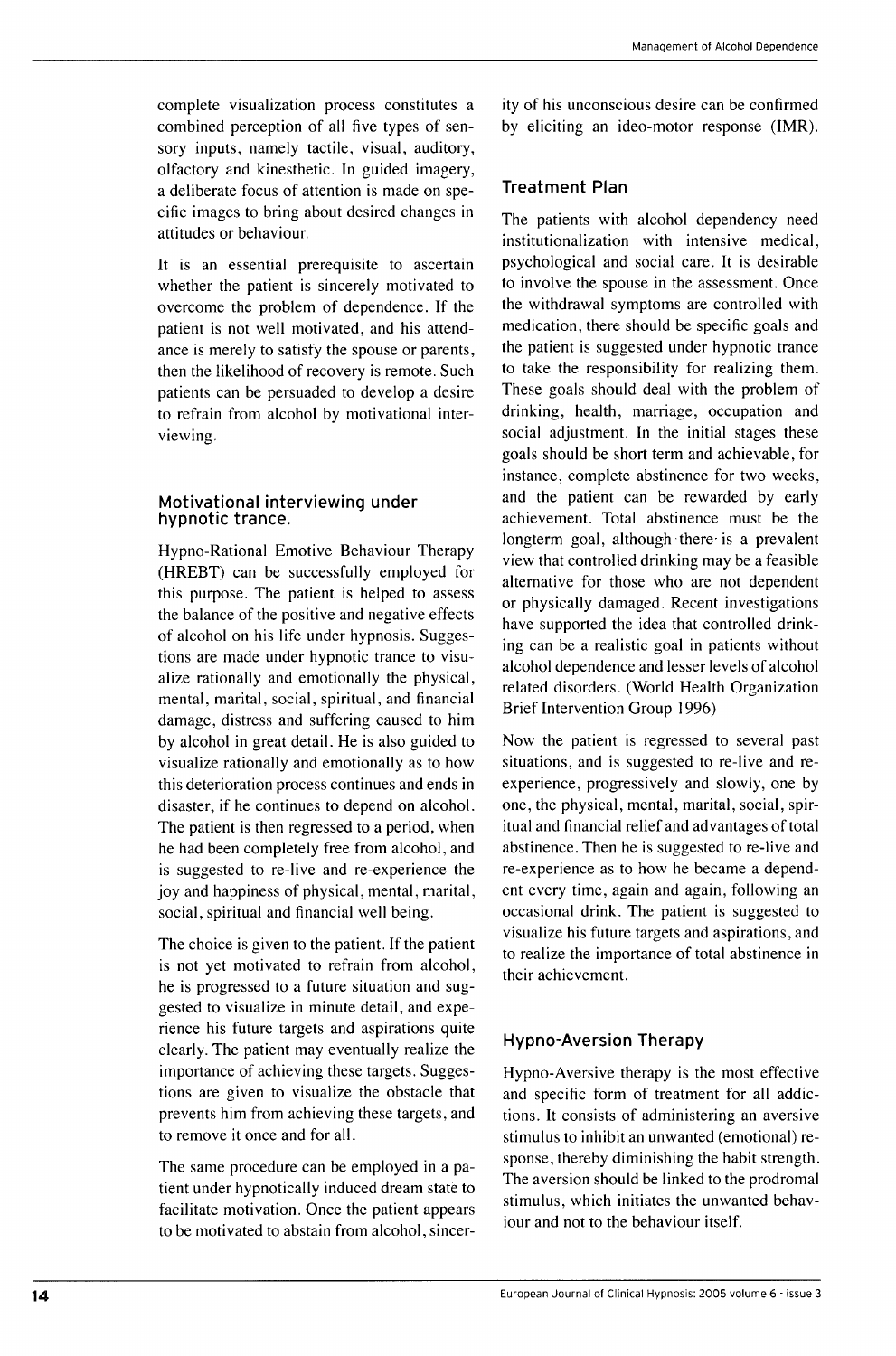Procedure to be followed,

- 1, A full case history should be taken, with special attention to the stimulus prior to the behavioural response; for example, noticing friends consuming liquor in a pub,
- 2, The hypnotist should clearly identify the most aversive, most repulsive, most disgusting and most nauseating stimulus the patient has ever experienced, including a detailed account of his physical responses to that aversive stimulus,
- 3, Induce as deep a trance as possible,
- 4, Install IMR 'YES' finger,
- 5, Install Aversion Script,

' *and as you drift ever deeper into the trance and your mind becomes so much more focused on your inner experiences......I would like you to become aware of your problem drinking......and the situation in which you* experience that response ....and when your un*conscious mind is fully aware of that problem behaviour, it can indicate that to me by lifting the 'YES'finger.'*

'......and NOWwww......I would like you to al*low your mind to drift backwards in time to just before you start drinking......so that you can become fully aware of whatever thought feeling...... situation...... appeared to have triggered that inappropriate behaviour. and when your unconscious mind is fully aware of that thought...... feeling...... or......behaviour, (The hypnotist should direct the patient to make as clear an image as possible)* // *can indicate that to me by lifting the 'YES'finger;*

*I* would like you to put that thought......some*where in the back of your mind so that you can recall it in a few moments time.*

*and NO Wwww* / *would like you to begin* to form a new image of the......(Aversive stimu*lus as ascertained ftom the case history) and I would like you to make that experience so clear in your mind (The hypnotist should*

*direct the patient to make as clear an image as possible, including colour, texture, smell and any other senses that are appropriate) and no matter how unpleasant that experience may seem all of the while you think of it......that experience grows clearer and stronger and as that experience grows clearer and stronger and more vivid......so your feelings of* disgust......dislike of that noxious experience *fill your mind and your body.....becoming so strong and clear......you may even feel a little nauseous in your stomach......which will continue to become stronger......and stronger......as you think about that situation (aversive stimulus as ascertained ftom the case history) and when you can experience those nauseating sensations clearly and fully your unconscious mind can indicate that to me by lifting the 'YES'ftnger. well before you actually need to vomit.*

## Synthesis of prodomal stimulus and aversion

'And NOWwww......I would like your uncon*scious mind to bring back that specific image of whatever triggered off that unwanted behaviour of drinking and the moment that* situation is clear in your mind......instantly and immediately......I would like you to simultane $ously.....*begin* to experience that.....*repul*$ sive...... repugnant...... disgusting...... nauseat*ing (Hypnotist should describe the aversive stimulus in great detail involving as many senses as possible*)......and experiencing all of *those nauseating...... repulsive...repugnant...... repellent......disgusting images, sensations and feelings spreading into that situation......and as you continue to experience that situation or thought that triggered your drinking......so* those......disgusting...... nauseating......sickening feelings......smells etc; grow stronger and stronger, clearer and clearer......spreading *throughout your mind and body......and when you can experience those sensations and images clearly and fully in that situation......your unconscious mind can indicate that to me by liftingthe 'YES'finger. well before you actually need to vomit.'*

Repeat synthesis of prodromal stimulus and aversion at least three times or until the patient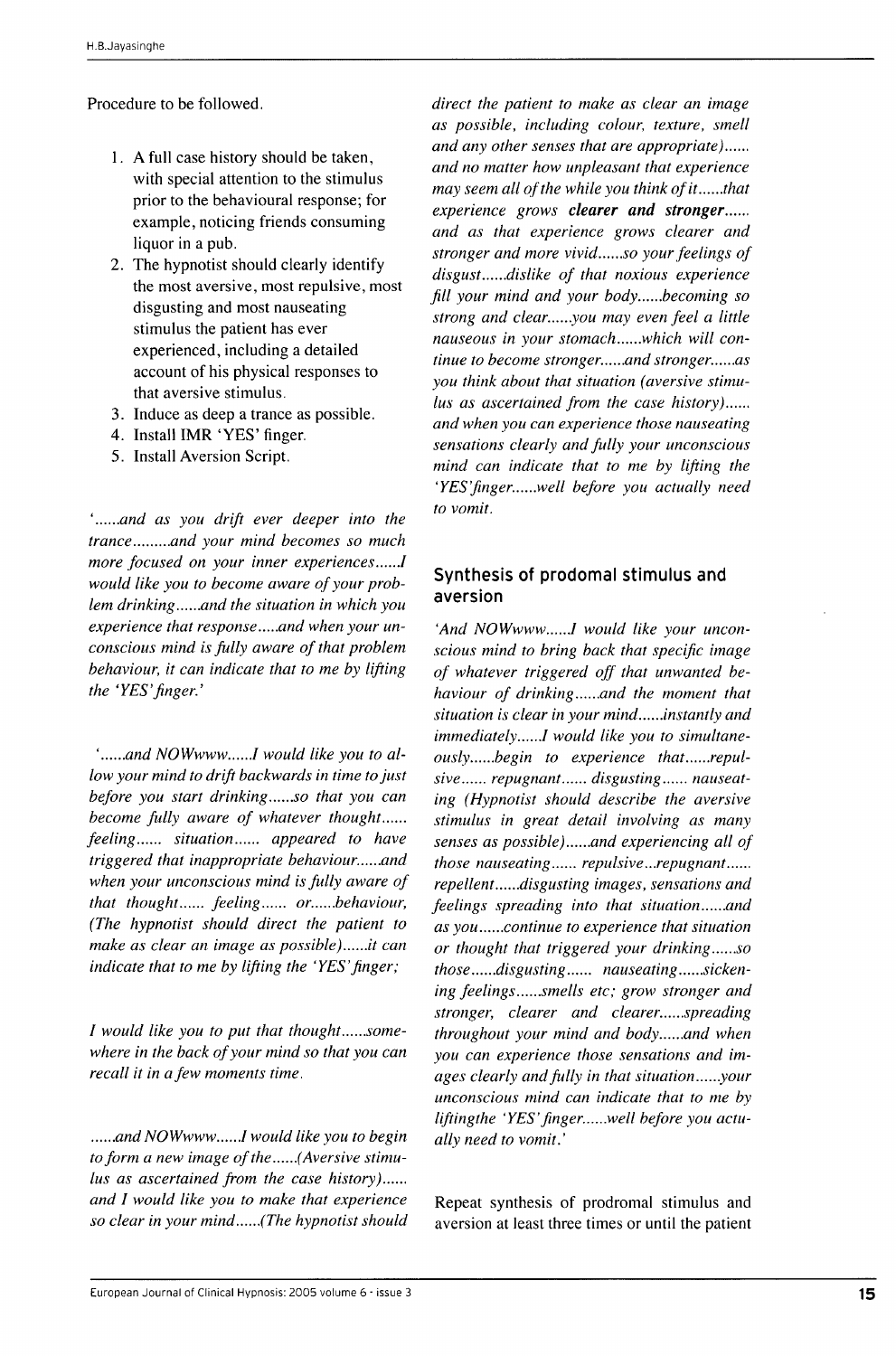automatically experiences the aversive stimulus and response when thinking of the stimulus prior to drinking.

'And as a result of this treatment.....from this *moment on.....if ever you think of that situation......or thought......or are actually in that situation......that in the past......triggered that unwanted behaviour. no matter where you are ......how you are feeling ......or who you are with instantly and immediately you will fully experience that (Hypnotist should describe the aversive stimulus*)......which will *grow stronger and stronger. more and more repulsive......more and more disgusting...... more and more nauseating .....so that there will be absolutely no way you would be able to take* alcohol......in fact......as a result of this treat*ment you may even decide to matce a deliberate effort to avoid situations that might trigger that disgusting, sickening response* '

Awaken the patient with ego strengthening suggestions.

The patient has to be reassessed and followed up for a minimum period of two years. Hypno-Rational Emotive Behaviour Therapy, Dream induction and Aversion therapy has to be reinstituted at least twice a day until the patient is discharged from the hospital. Following discharge it has to be continued once a week for next four weeks, once a fortnight for next six months, and once a month for next eighteen months.

#### Summary

When dealing with alcohol dependents, it is an essential prerequisite to determine whether the patient is sincerely motivated to abstain totally from all forms of liquor for the rest of his life. If not, he has to be properly motivated by employing Hypno-Rational Emotive Behaviour Therapy (REBT). Hypnotically induced dreams too can enhance the patient's potential to utilize his internal resources to motivate positively. Once the patient is well motivated, institution of aversion therapy in the treatment of alcohol dependence has proved to be quite effective.

#### References

Ahsen, A. 1968: Basic Concepts in eidetic psychotherapy. New York: Brandon House

Araoz.D.L. 1985: The New Hypnosis. New Jersey: Jason Aronson.

Crasiineck, H.B. & Hall, J.A. 1975: Clinical Hypnosis: Principles and Applications: New York, Grune & Stratton.

Crawford, H.J. 1982: Hypnotizability, day dreaming styles, imagery vividness. Journal of Personality and Social Psychology, 42, 915-926

Hammond, D. Corydon, 1990: Handbook of Hypnotic Suggestions and Metaphors: New York, W.W.Norton

Jayasinghe, H.B. 2002: Handbook of Medical Hypnosis: Sri Lanka: Vishva Lekha Publication

Lazarus, A.A. 1984: In the mind's eye. New York: Guilford Press.

Marlene E. Hunter, 1994: Creative Scripts for Hypnotherapy: New York, Brunner/Mazel, inc.

Maultsby, M. 1971: Rational Emotive Imagery. Rational Living, 6, 24-29

Michael Gelder/ Richard Mayou / Philip Cowen, 2002: Shorter Oxford Textbook of Psychiatry. Oxford University Press

Morrison, S & Cometa, M. 1977: Emotive reconstructive therapy: A short term cognitive American Journal of Psychotherapy, 31, 294-301.

Waxman, David, 1995: Hartland's Medical and Dental Hypnosis: London, Bailliere Tindall.

William S. Kroger,1977: Clinical and Experimental Hypnosis: Philadelphia. J.B.Lippincott Company.